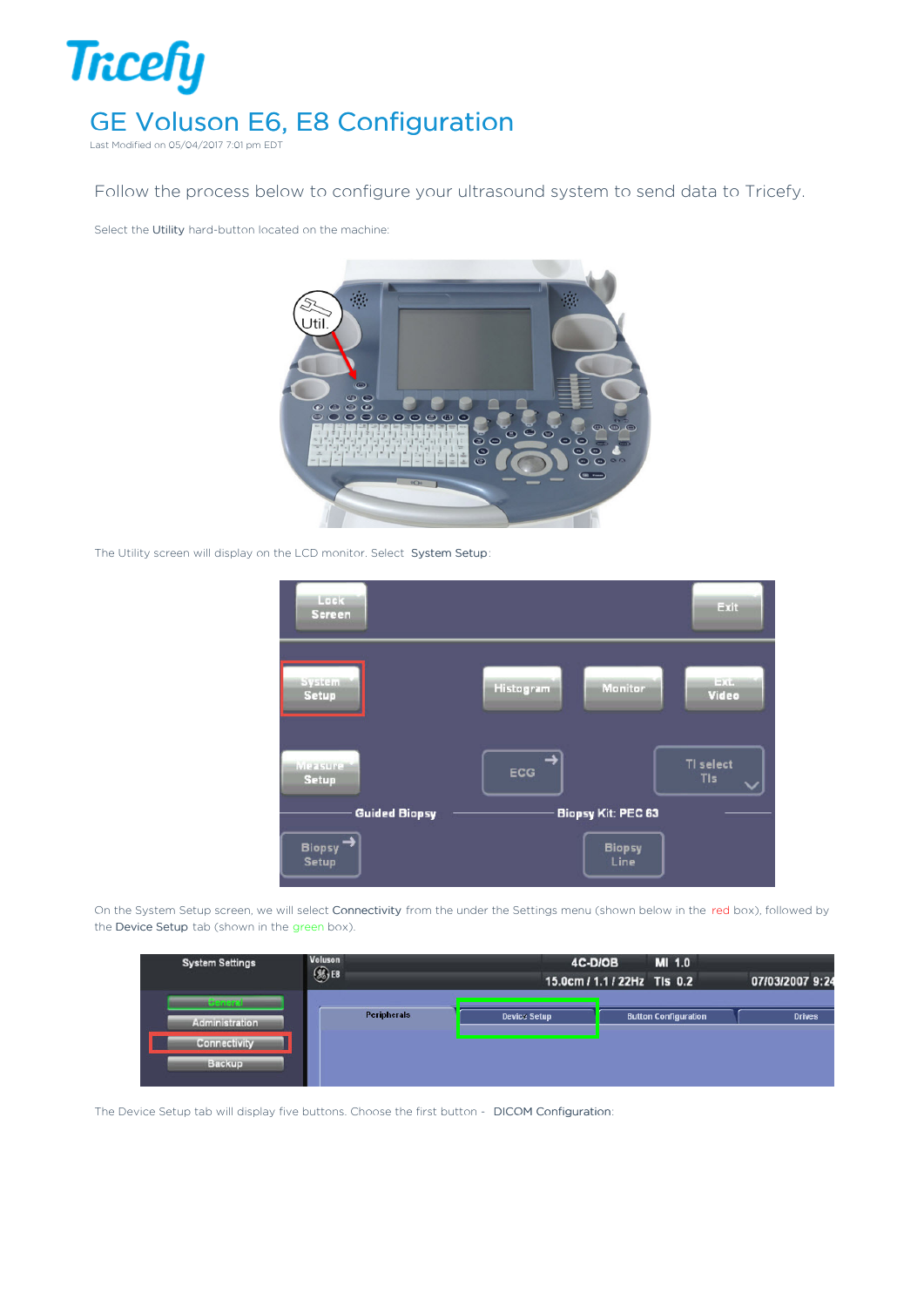

| <b>Dicom Configuration</b> | <b>Network Configuration</b> | <b>WLAN Configuration</b> |
|----------------------------|------------------------------|---------------------------|
| <b>DICOM Queue Status</b>  | <b>Archive Configuration</b> |                           |

The DICOM Configuration screen allows you to add new stores. These stores are like warehouse receiving centers; they receive the data from your ultrasound system.

We will create two stores: one for sending images to patients and one for archiving.

## First, we will add the archiving store by clicking theAdd button:

|                         |                                            |                                    |                 | <b>DICOM Configuration</b> |                  |                        |      |                  |
|-------------------------|--------------------------------------------|------------------------------------|-----------------|----------------------------|------------------|------------------------|------|------------------|
|                         |                                            | AE Title:                          | V730            |                            |                  |                        |      |                  |
|                         | <b>Station Name:</b>                       |                                    | US <sub>1</sub> |                            |                  | <b>Test Connection</b> |      |                  |
|                         | <b>Retry Count:</b><br>$\overline{2}$      |                                    |                 |                            |                  | Ping:                  |      |                  |
|                         | Retry Interval:                            |                                    | $\overline{2}$  |                            |                  | Verify:                |      |                  |
|                         | Timeout (s):<br>45                         |                                    | ▾               |                            |                  |                        |      |                  |
|                         |                                            |                                    |                 |                            |                  |                        |      |                  |
|                         | <b>Services</b>                            | <b>Alias</b>                       |                 | <b>AE Title</b>            | <b>P</b> Address |                        | Port | Color / Size     |
|                         | <b>STORE</b>                               | v730                               |                 | V730                       |                  | 172.16.99.99           | 3104 | Color / Original |
| $\overline{\mathbf{v}}$ | <b>STORE</b>                               | <b>TEST</b>                        |                 | test                       |                  | 172.23.45.67           | 3201 | Color / Original |
|                         | <b>PRINT</b>                               | <b>TESTPRINT</b>                   |                 | <b>Testprint</b>           |                  | 162.23.31.56           | 3101 | Grayscale        |
|                         |                                            | <b>WORKLIST</b><br><b>Testlist</b> |                 | <b>Testliste</b>           |                  | 179.83.74.651          | 3802 |                  |
|                         | <b>WORKLIST</b>                            | <b>DADA</b>                        |                 | <b>MUMU</b>                |                  | 136.91.82.73           | 3104 |                  |
|                         |                                            |                                    |                 |                            |                  |                        |      |                  |
|                         |                                            |                                    |                 |                            |                  |                        |      |                  |
|                         |                                            |                                    |                 |                            |                  |                        |      |                  |
|                         |                                            |                                    |                 |                            |                  |                        |      |                  |
|                         |                                            |                                    |                 |                            |                  |                        |      |                  |
|                         |                                            |                                    |                 |                            |                  |                        |      |                  |
|                         |                                            |                                    |                 |                            |                  |                        |      |                  |
|                         |                                            |                                    |                 |                            |                  |                        |      |                  |
|                         |                                            |                                    |                 |                            |                  |                        |      |                  |
|                         | Exit<br>Add<br>Save&Exit<br>Edit<br>Delete |                                    |                 |                            |                  |                        |      |                  |

Enter the following information into the top fields, shown below in the red box:

## AE Title = archive

IP Address = Refer to Account Settings

Port = 104 or 105 (refer to Account Settings )

|                                 |                              |   | <b>DICOM Configuration</b>        |                              |             |
|---------------------------------|------------------------------|---|-----------------------------------|------------------------------|-------------|
| Services:                       | <b>STORE</b>                 |   | <b>IP Address:</b>                |                              |             |
| Alias:                          |                              |   | Port:                             | 104                          | Send sequ.  |
| <b>AE Title:</b>                |                              |   | <b>Storage Commit:</b>            |                              | ۳           |
|                                 |                              |   |                                   |                              |             |
|                                 | Color Color                  | ۳ |                                   | Image Size Original          | ۳           |
| 2D Compression JPEG             |                              | ۳ | 2D JPEG Quality high              |                              | ۳           |
| <b>Cine Compression JPEG</b>    |                              | ۳ | Cine JPEG Quality high            |                              | ⋥           |
| <b>Volume Compr. lossy</b>      |                              | ٠ | <b>Volume Compr. Quality high</b> |                              | ۳           |
| Send Image as Image             |                              | ۳ | <b>Send 2D Cine as Multiframe</b> |                              | ┯           |
| Send 3D Volume as DICOM Volume  |                              | ۳ |                                   | Send 4D Cine as DICOM Volume | ۳           |
| <b>DICOM</b> Image Type default |                              | ٠ | Multiframe: FPS Limit Unlimited   |                              | ٠           |
| Send Measurements as SR: mo     |                              | ۳ | Include Scan Assistant ves        |                              | ۰           |
|                                 |                              |   |                                   |                              |             |
| <b>4D View default</b>          | <b>DICOM Station default</b> |   | <b>ViewPoint Default</b>          | Save&Exit                    | <b>Exit</b> |